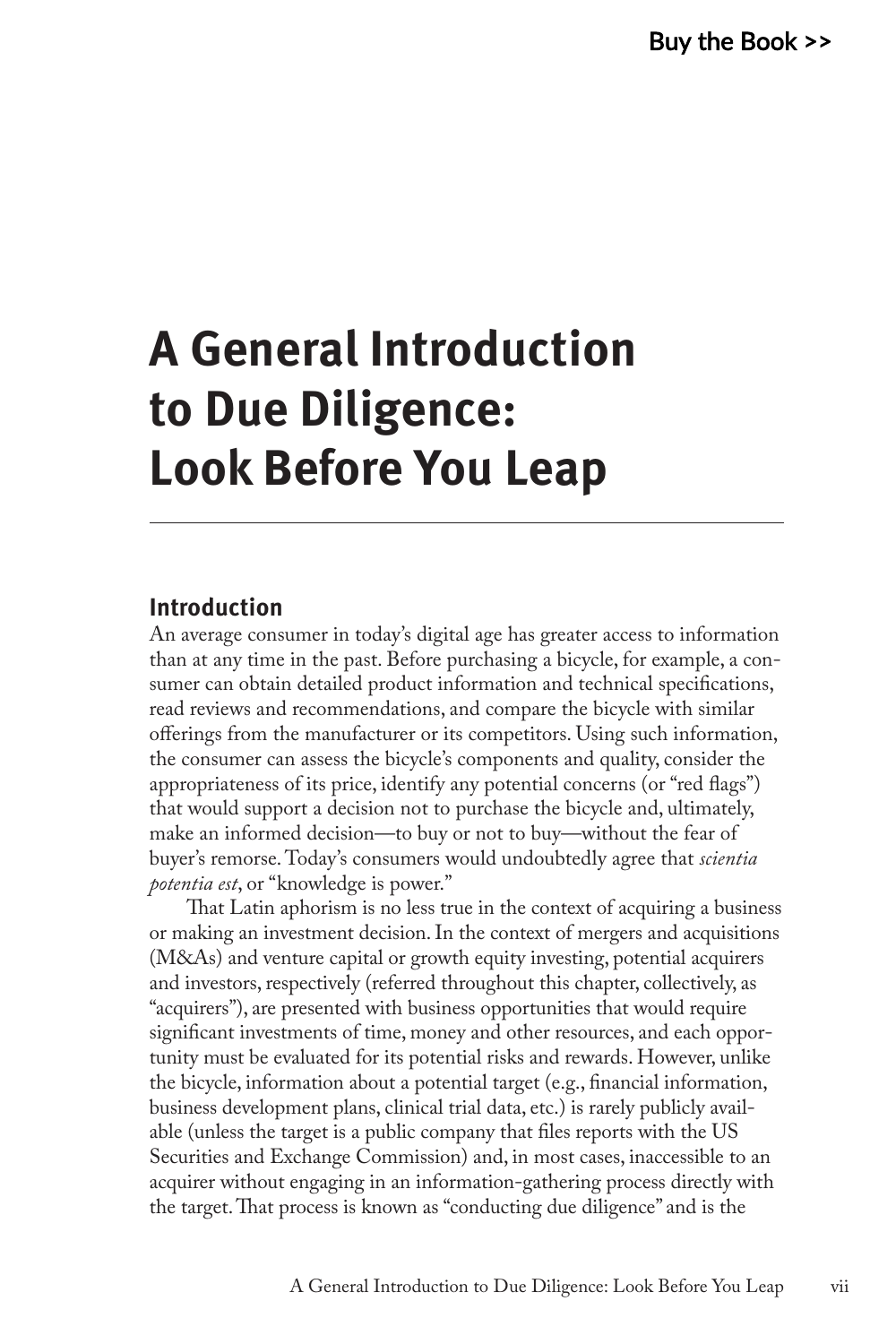process by which an acquirer investigates the target to better understand the business and value proposition and to identify risks related to the business or the opportunity. An effective due diligence process can save an acquirer time and money, minimize the potential for buyer's remorse and provide a framework for mitigating any inherent transaction risk.

## **What is the purpose of due diligence?**

In general, there are three main objectives to the due diligence process: 1) to gain a working knowledge about the potential target and its operations, 2) to assess the target's value and 3) to identify risks related to the potential acquisition (or investment). To meet the various objectives, the acquirer engages in a fact-finding process to understand the target's operations or operating plans, identify possible synergies and discover risks related to the target's business. To conduct due diligence on (or "to diligence"—when the term is used as a verb) a proposed valuation of the target, an acquirer will review the target's financial statements, including balance sheets and income and cash flow statements, and management projections, and less conspicuous evidence of value, including other known liabilities, potential litigation, insurance coverage, employment and consulting arrangements, regulatory compliance, material contracts and the target's intellectual property portfolio. Risks or potential liabilities identified during the due diligence process can be evaluated and, depending on the particular risk, can be mitigated by pre-transaction remediation, post-transaction obligations or allocating the economic risk of such items to one party or the other. Ultimately, a potential transaction's financial and strategic success may depend on the quality and depth of the acquirer's due diligence process.

## **How is the due diligence process conducted?**

The due diligence process is an examination of the target's business by the acquirer and its legal, financial, tax and other advisors. The inquiry usually takes the form of a set of questions and information requests, often referred to as the "due diligence request list," which requires the target to respond to the acquirer with specific answers or documents. The responses and documents often are provided in "data rooms" that can be physical locations, but which, in recent years, have almost universally become secure file sharing websites to which documents can be uploaded digitally by the target and accessed remotely by the acquirer and its advisors. Teleconferences and in-person discussions also can be used to respond to diligence requests, and targets should be prepared to make their management teams and key personnel available to answer substantive questions about the business and its operations. Interviews can be an efficient way for targets to address concerns raised by the acquirer's initial diligence findings.

The length of the due diligence process varies based on the size and complexity of the target's business and the transaction. The process can take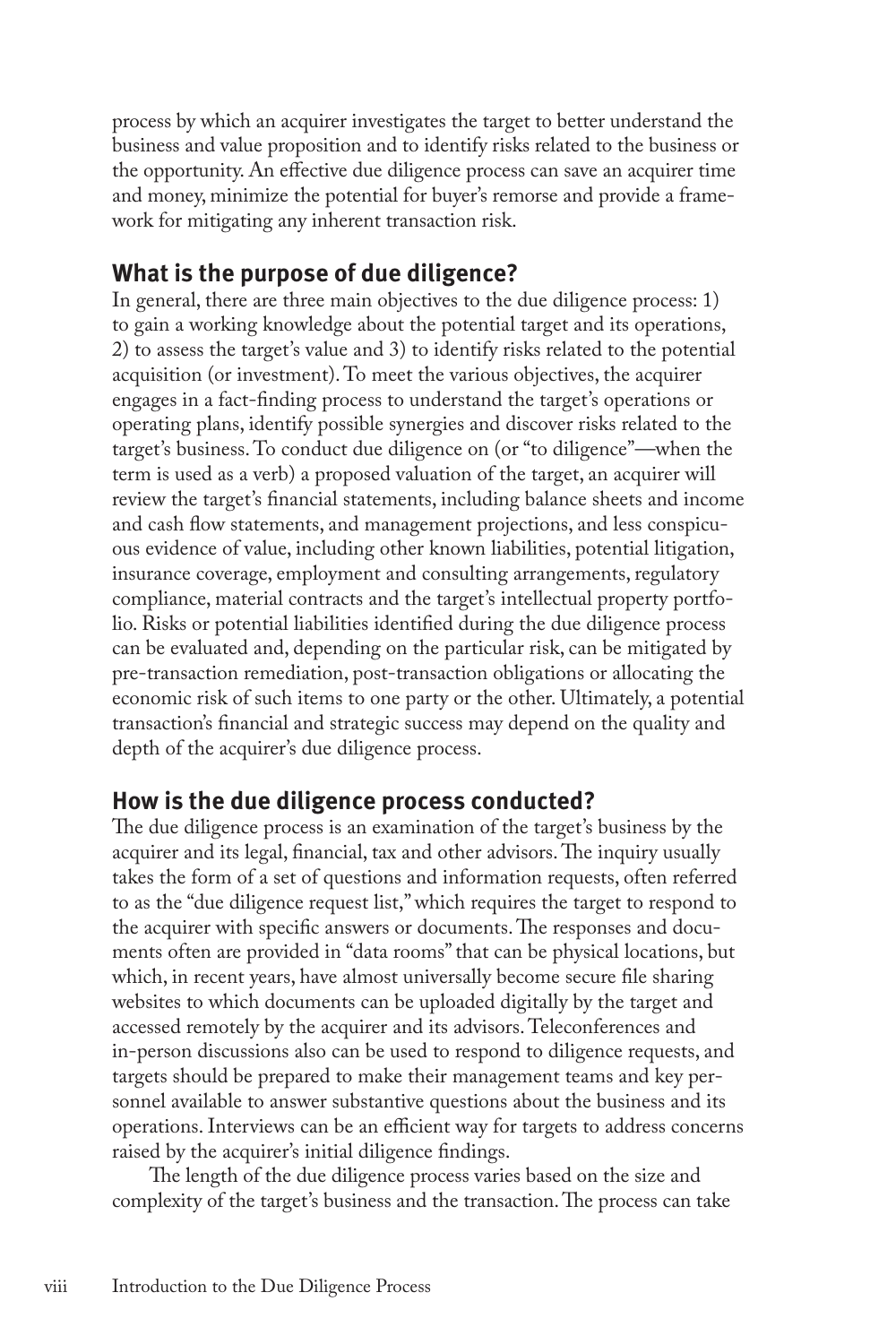as little as days to complete or, alternatively, it can span months leading up to, and during the negotiation of, a transaction.The questions and information requests posted by an acquirer in a proposed transaction cover a wide array of topics and may be provided directly by the acquirer or indirectly by its legal and financial advisors. Often, the back-and-forth between the acquirer and its advisors, on the one hand, and the target, on the other, will continue until the acquirer is comfortable that it has adequately investigated the target, as evidenced by a thorough understanding of the target's business and satisfactory responses to all of its due diligence questions and follow-up questions.

## **What is the scope of the due diligence process?**

As noted above, the due diligence inquiry's scope can be broad or narrow, depending on the transaction and the target, and it often will cover a wide array of topics. Common factors influencing the scope of the diligence process include the type of transaction and deal structure (i.e., stock purchase, asset purchase, strategic investment, financial investment, partnership, etc.), the relevant industry, whether the target has international activities, the existence of known issues and cost and time constraints. For example, the person buying the bicycle might ask the manufacturer questions about the materials used in the bicycle's frame and may request the results of any stress testing conducted on the frame, which could provide evidence of the frame's durability or reveal a disadvantage of the bicycle in question. In the context of a business acquisition or an investment, the due diligence request list will likely be lengthy and address various aspects of the target's business, including, but not limited to:

- structure and background
- capitalization
- finances and accounting
- real and personal property
- litigation
- environmental compliance
- business practices (e.g., sales and distribution, marketing, warranty and product liability issues, etc.)
- contracts
- regulatory compliance
- employment/labor matters
- management matters
- affiliate transactions
- insurance matters
- intellectual property

A target should be prepared to provide copies of all its important documents.

The review of the responses to the due diligence request often is handled by a multi-disciplinary team including the acquirer and its legal, financial, tax and other advisors. In particular, the legal team will often